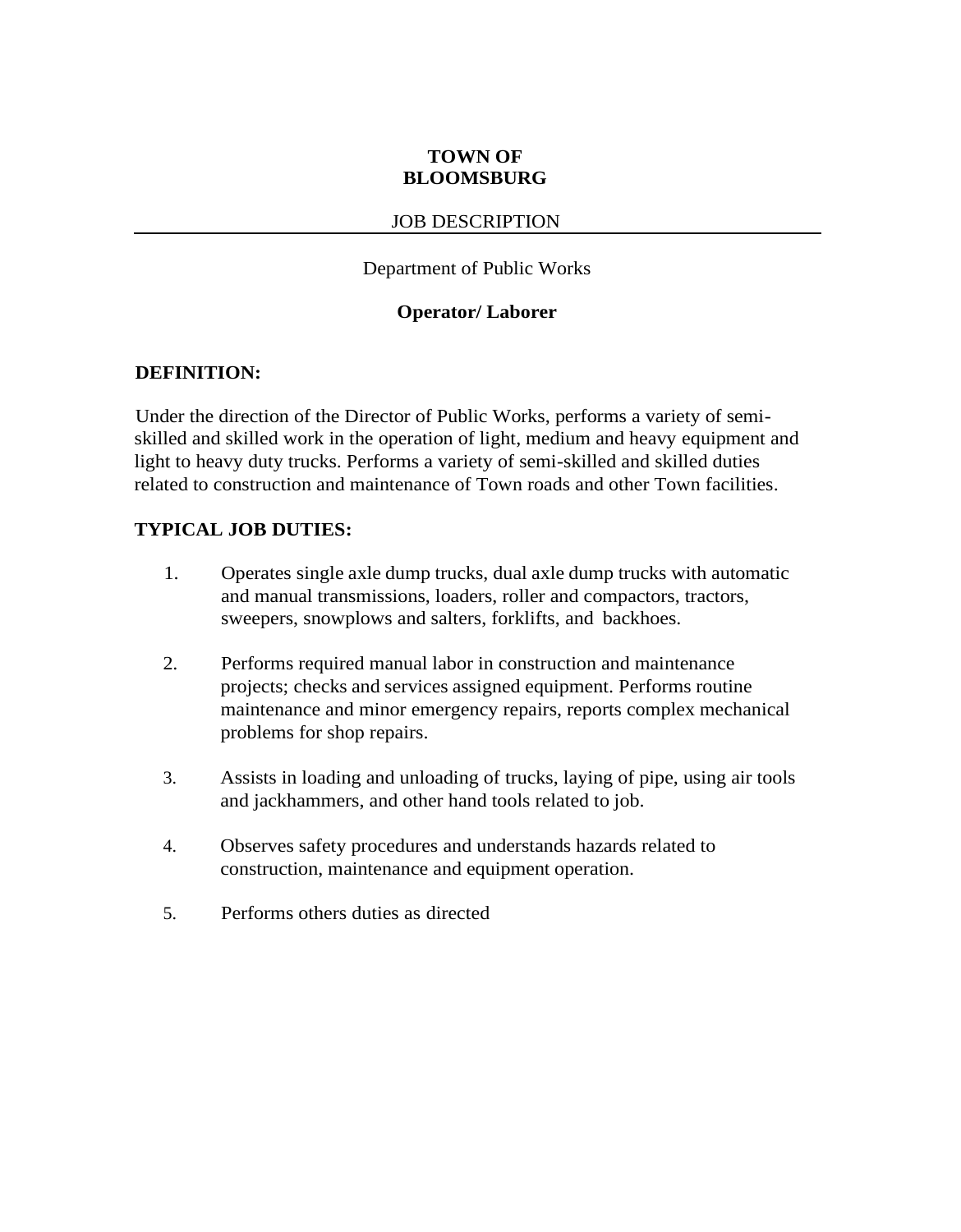# **REQUIRED KNOWLEDGE, SKILLS AND ABILITIES:**

- 1. Must possess a valid Pennsylvania Commercial Driver's License with at least a Class B certification or obtain such licensure within the six-month probationary period.
- 2. Must be generally available and respond to emergency "call outs" at any time of day, year-round, regardless of weather conditions.
- 3. Considerable knowledge of equipment operations and construction and maintenance procedures.
- 4. Skill in operation of assigned equipment.
- 5. Ability to follow verbal and written instructions. Ability to establish effective working relationships with other employees and general public.

# **PHYSICAL DEMANDS:**

The physical demands described here arc representative of those that must be met by an employee to successfully perform the essential functions of this job. Reasonable accommodations may be made to enable individuals with disabilities to perform the essential functions.

- 1. While performing the duties of thisjob, the employee is regularly required to use I-lands to finger, handle, feel or operate objects, tools, or controls and reach with hands and arms. The employee frequently is required to stand, walk and talk or hear, and work in confined spaces. The employee is regularly required to sit, climb or balance; stoop, kneel, crouch or crawl.
- 2. The employee must frequently lift and/or move up to 50 pounds and occasionally lift and/or move up to 100 pounds. Specific vision abilities required by this job include close vision. Distance vision, color vision, peripheral vision, depth perception, and the ability to adjust focus.

# **WORK ENVIRONMENT**

The work environment characteristics described here are representative of those an employee encounters while performing the essential functions of this job. Reasonable